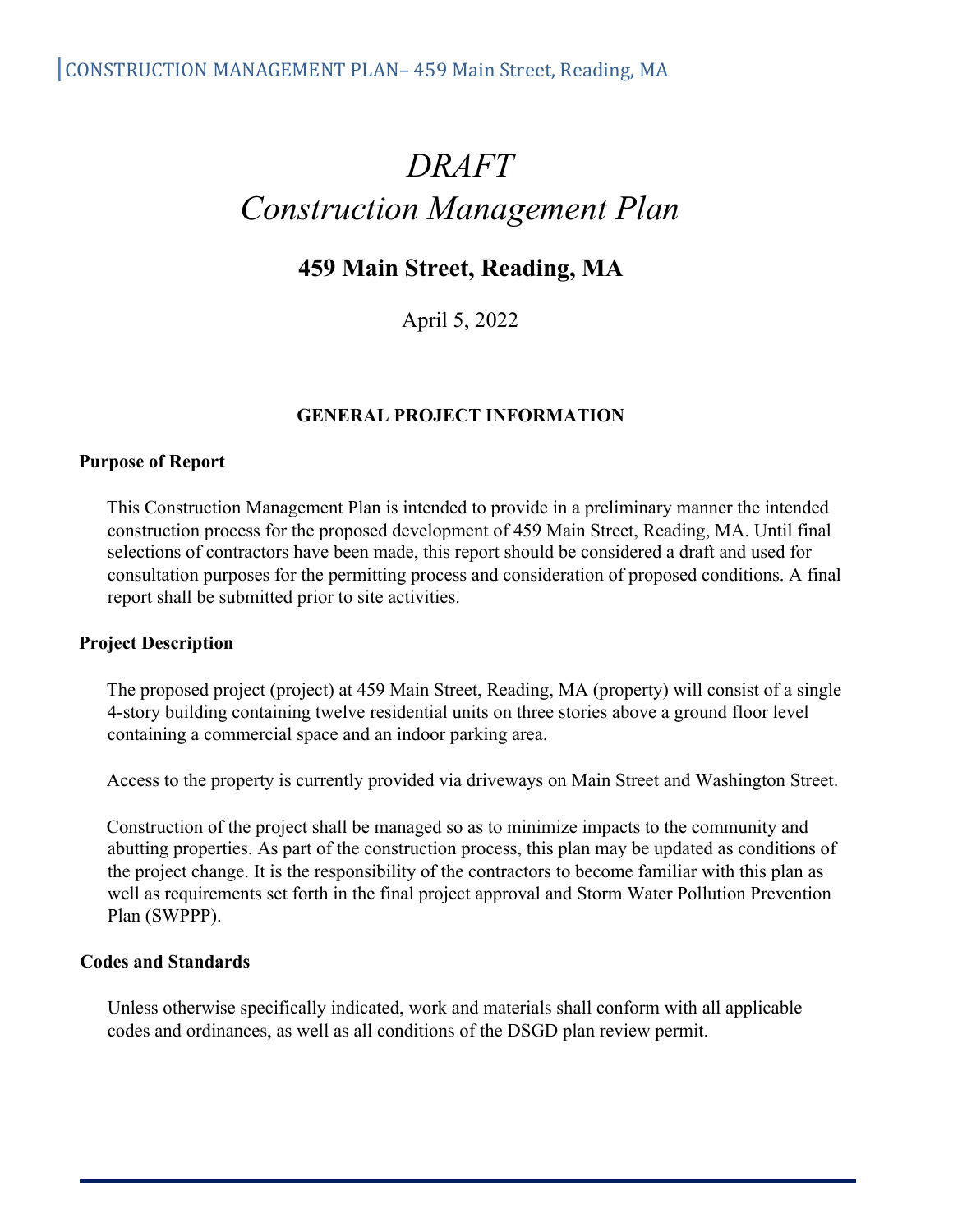## CONSTRUCTION MANAGEMENT PLAN- 459 Main Street, Reading, MA

### **Involved Parties**

GC Fodera Contracting 28 Harbor Street Danvers, MA

77 Pleasant Street Cambridge, MA

#### **Developer: General Contractor:**

To Be Determined

**Architect: Site Contractor:**

Olinger Architects To Be Determined

#### **Civil Engineer:**

Fodera Engineering 28 Harbor Street Danvers, MA

#### **Transportation Consultant:**

The Engineering Corp 146 Dascomb Road Andover, MA

#### **PROJECT DURATION**

#### **Phasing**

It is anticipated that project commencement will be within a reasonable time after all regulatory permits are obtained. The exact duration of construction will be determined by many factors; however, it is expected to last approximately 16 months. Final project phasing will be determined once a general contractor has been selected for the project and a building permit is granted. However, based on reasonable assumptions, we anticipate the general phasing to be approximately as follows:

#### **Phase I (1 month)**

- Establish construction entrance
- Install erosion control measures per the SWPPP
- Establish and mark limits of work
- Install site security, fencing, and signage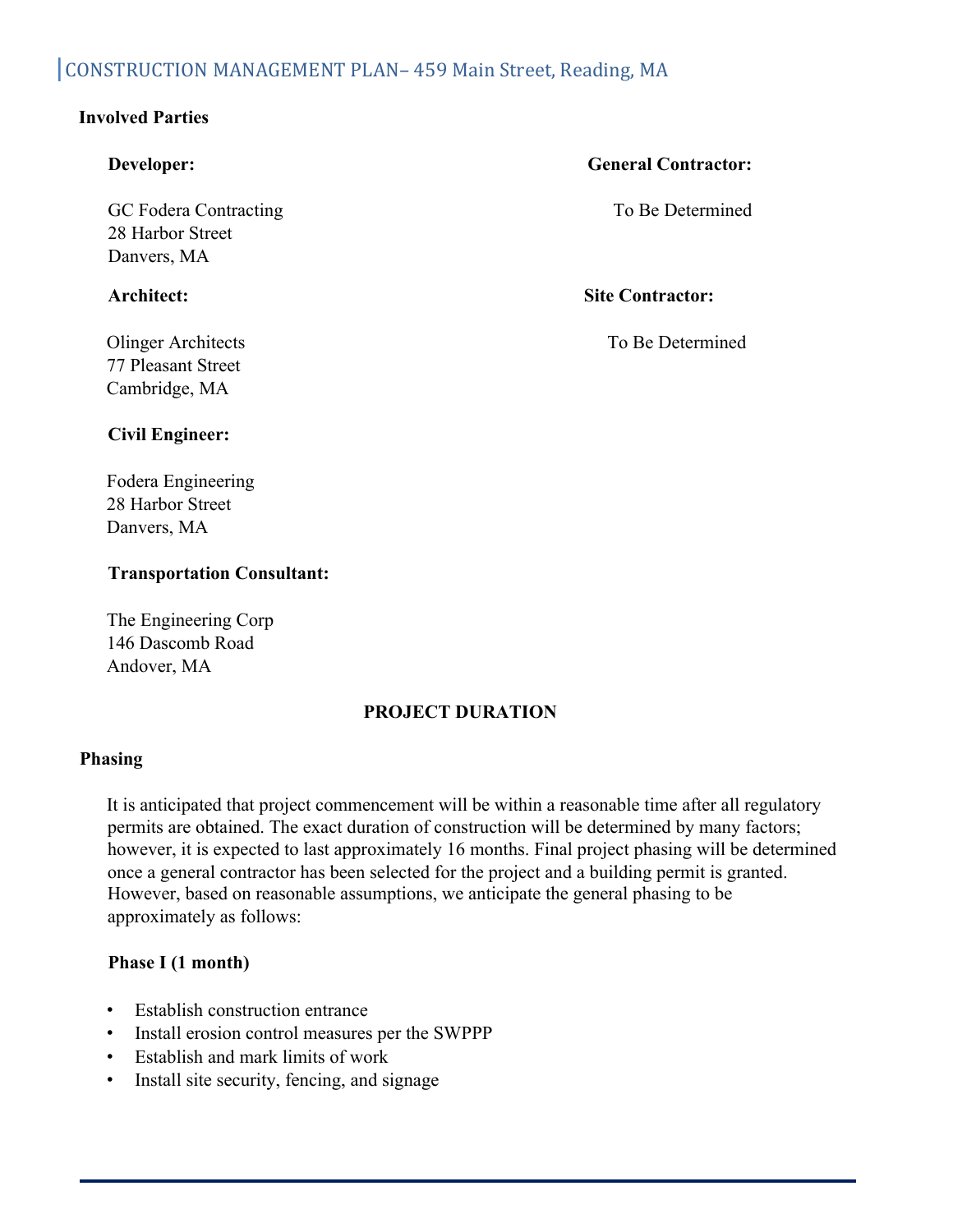### **Phase II (3 months)**

- Site clearing and demolition of existing structures
- Site excavation for building foundations and infrastructure
- Connect site utilities
- Install drainage systems

#### **Phase III (12 months)**

- Building construction
- Install driveways and parking areas
- Landscaping

#### **UTILITY CONNECTIONS**

Utilities for this project will be provided by tying into existing public infrastructure. Utility work within public streets will be completed in a safe and expeditious manner, working in conjunction with the utility companies, DPW, and Reading Police. All necessary street excavation and connection permits will be in place prior to work commencing. A safety and traffic plan will be reviewed with the Reading Police Department and all necessary traffic control measures will be utilized during the work.

#### **PRE-CONSTRUCTION**

#### **Meeting with Municipal Departments**

Prior to the commencement of construction, a pre-construction meeting will be held with Town of Reading engineering, building, public works, fire, and police departments.

#### **Site Walk**

A site walk will be scheduled with Town staff to review erosion control measures and limits of work to ensure all areas are well marked and clearly protected prior to the commencement of construction.

#### **Stormwater Pollution Protection Plan (SWPPP)**

The general contractor and site contractor shall review the SWPPP, prepare, and submit any necessary state or federal permit applications. Prior to the start of construction activities, all required erosion control measures shall be installed as shown on the construction documents and per the SWPPP. These measures shall be visually inspected on a weekly basis and after rain events as required by the plan. The contractor is responsible for the maintenance of these measures for the duration of the project.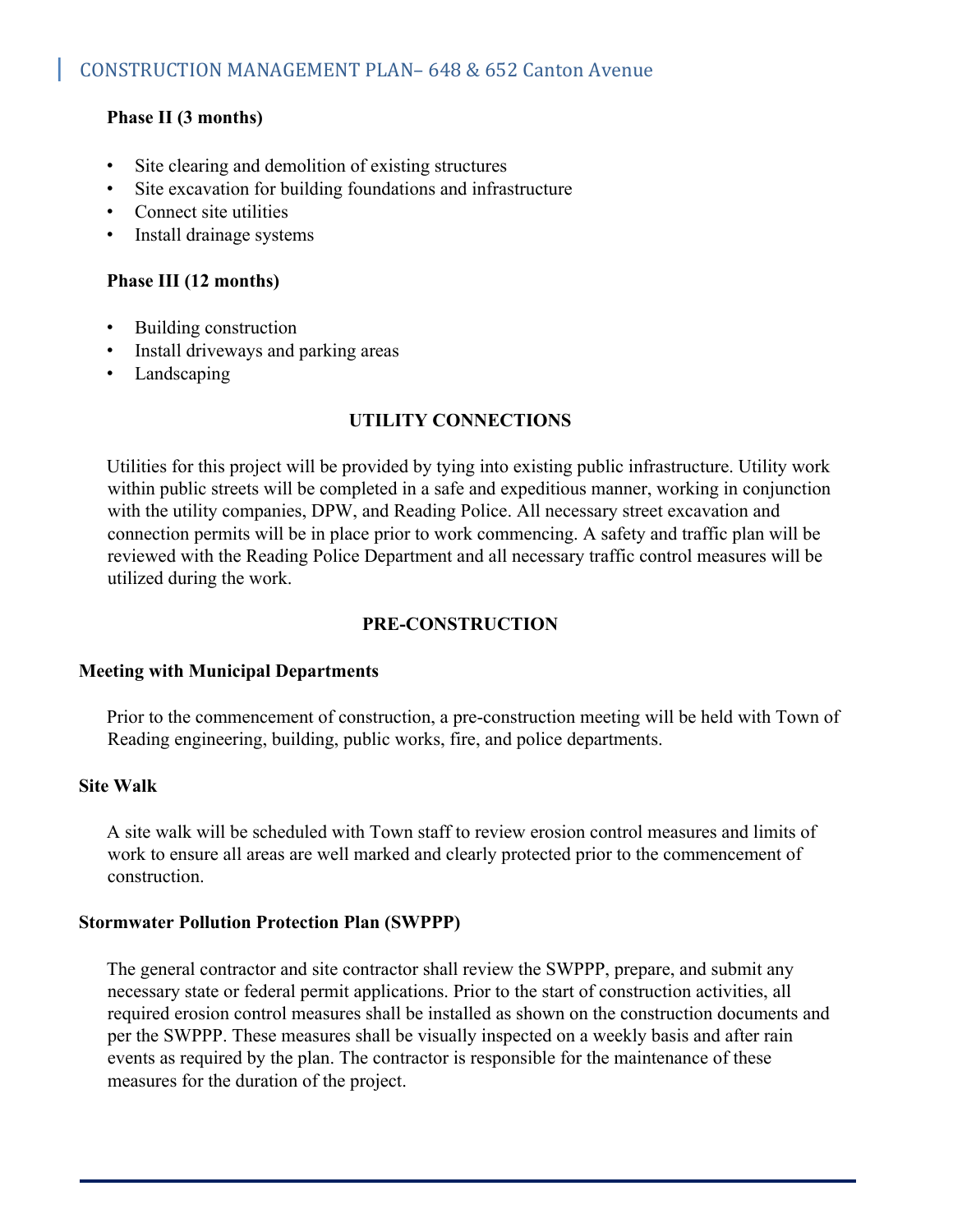#### **Rodent Control**

Prior to any demolition, excavation, or construction, the construction contractor will initiate a rodent control program, which will be filed with the Reading Health Department. Rodent inspection monitoring and treatment will be carried out before, during, and at completion of foundation work for the proposed project, in compliance with local regulations. During the construction process, regular service visits will be made in order to maintain effective rodent control results.

#### **PROJECT LOGISTICS**

#### **Work Hours**

Project construction hours shall comply with all applicable Town of Reading Bylaws, including deliveries and mobilization time. No work is anticipated to be performed on holidays.

In the event a temporary overage is anticipated, the project construction manager shall contact the Town immediately and advise regarding the amount of time required and reason the overage has been incurred, and request special permission for outside of regular construction hours work.

#### **Erosion and Dust Control**

The general contractor and site contractor are responsible for the implementation of the SWPPP as well as any other erosion control measures listed in the construction documents. Prior to the start of construction activities, all required erosion control measures shall be installed as shown on the construction documents and per the SWPPP. These measures shall be visually inspected on a regular basis and after rain events as required by the plan. The contractor is responsible for the maintenance of these measures for the duration of the project. Particular attention must be paid to stockpiled materials.

The contractor is required to provide and maintain a stabilized construction entrance, which is to be maintained and repaired/replaced as necessary throughout the duration of the project, or until pavement is installed at this entrance. The contractor shall provide street sweeping when silt or sediment is tracked onto public streets in accordance with the SWPPP. Wetting agents will be used regularly to control and suppress dust created by construction activities.

#### **Concrete Washout**

Concrete trucks will not be allowed to wash out or discharge surplus concrete on site to uncontrolled areas. The designated washout locations will be established and stabilized. Areas will be managed and spoils will be crushed or recycled when needed.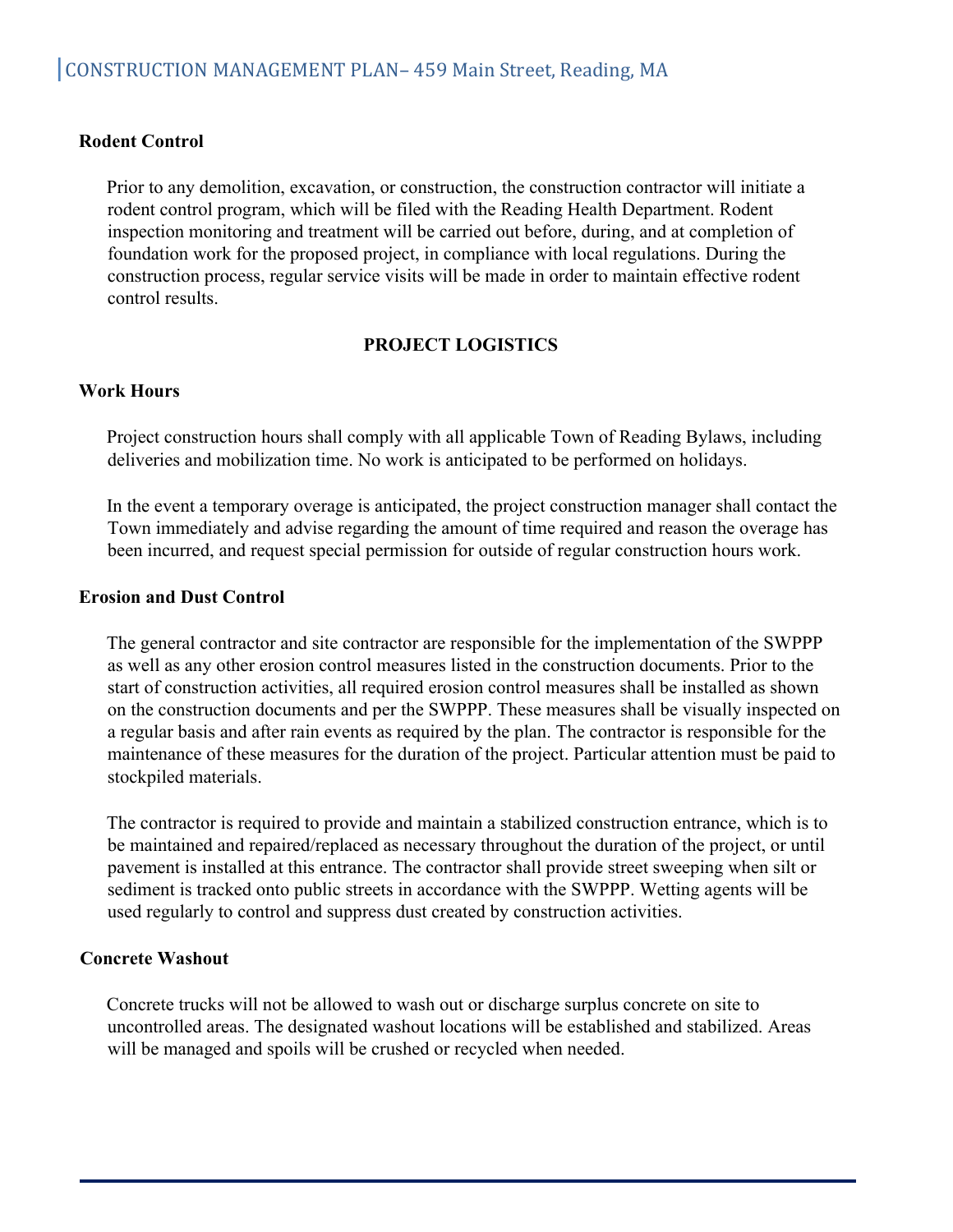#### **Spill Prevention and Response**

The contractor is responsible for the proper cleanup of any accidental spills or leaks on materials on site during construction. The necessary equipment and materials needed in the event of a spill or leak shall be kept on site at all times. Containment, removal, and report of the spill shall be in conformity with local, state, and federal regulations.

#### **Truck Access and Deliveries**

Access to the project site shall be coordinated so as to minimize traffic impacts during weekday morning and evening rush hours. No construction vehicles will be allowed to park on Main Street or Washington Street unless work is being conducted on the street as part of utility connections and coordinated with the Town of Reading in accordance with local regulations. A construction entrance and tracking pad shall be installed in accordance with the SWPPP and the construction entrance shall be well marked for drivers.

To the extent practical, existing earth materials will be re-used on site. The exact trucking route for any materials needed for site work will depend on where such materials are sourced from or exported to. Sourcing of import material shall be through known vendors with bills of lading to confirm uncontaminated material import. The final building timeline will also determine when material is imported/exported. It is anticipated that most construction traffic will utilize Route 28 and 93, in order to avoid local streets. The final selection of truck routes will be based on; minimizing truck activity in residential neighborhoods, using specific roads where trucks are permitted, and access to major highways.

Truck routes and timing of deliveries shall be scheduled to avoid conflicts with school bus routes, the start and end of the school day, and peak commuter traffic. Truck traffic will vary throughout the construction period depending on the work activity. In the context of existing traffic volumes, project traffic is not expected to have a substantial impact.

Subcontractors and vendors will be required to coordinate deliveries with the on-site management team at least 24 hours in advance. The coordination effort will be to establish a delivery and pickup schedule on weekdays. All attempts will be made to source materials locally to minimize traffic impacts to the community. Any site access, including deliveries, oversized vehicles, and cranes that may result in temporary disruption of public streets shall be coordinated with the Town of Reading in accordance with all applicable local regulations.

#### **Signage**

Site signage will be utilized throughout the construction area to provide safety instructions, vehicular direction, and provide protection of area not to be impacted by construction activities. Signage will be maintained and updated as construction progresses.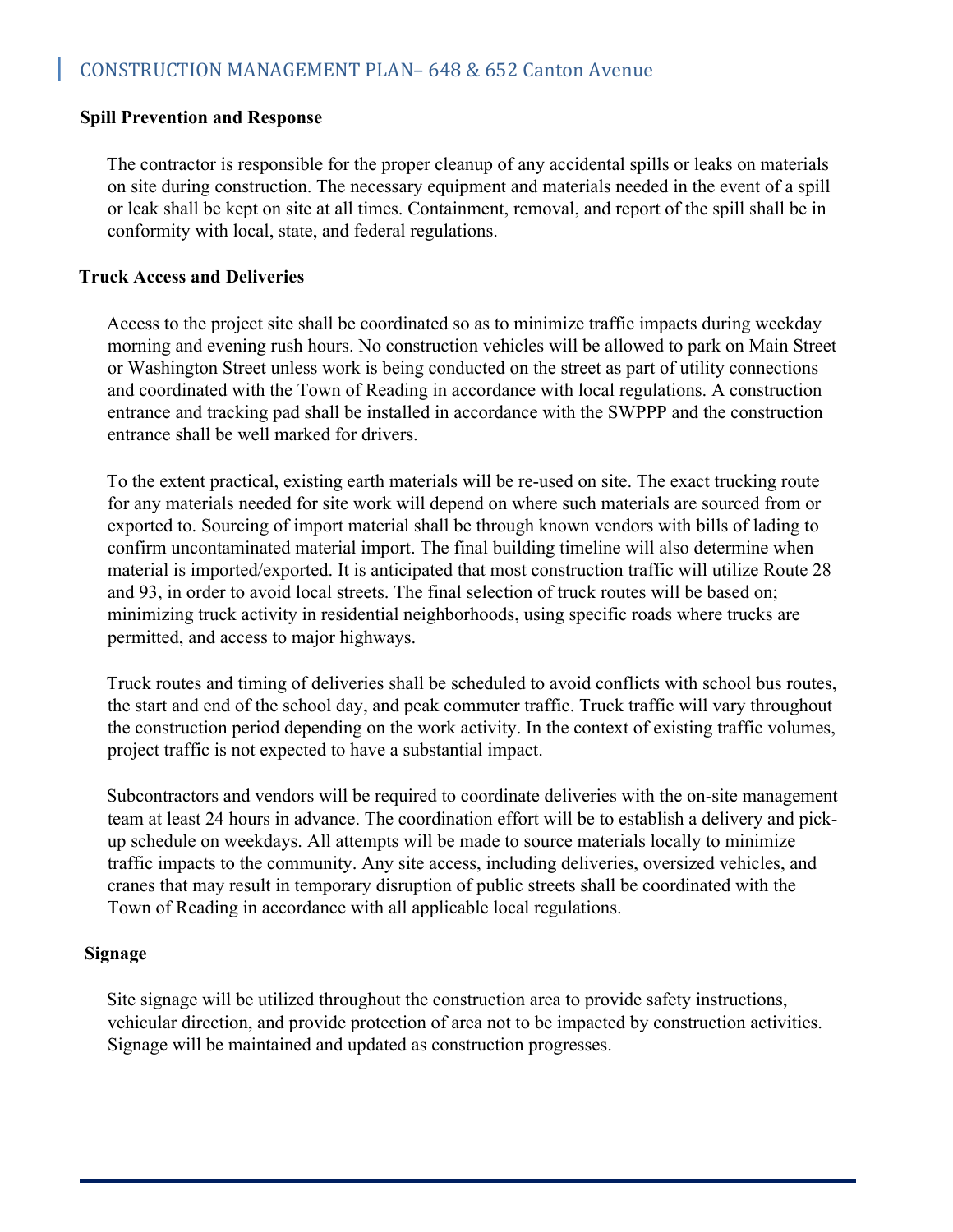#### **Material Staging**

The contractor will ensure that materials are delivered and/or stockpiled on site as needed in a safe and orderly fashion. Storage areas will be well marked and allow for safe access around the site. They will not impede on to erosion control measures and will comply with the SWPPP. Proper protection or covering of materials will be used as necessary to prohibit dust and debris from carrying on to adjoining properties.

#### **Construction Staff Parking**

The general contractor will designate worker parking areas throughout the project based on the number of vehicles expected at that time. These parking areas will be planned as to not impact erosion control areas. Due to the limited space on site for parking, particularly during demolition, grading, and infrastructure work, it is anticipated that this may require the contractor to arrange for worker parking at off-site locations. Once the building's garage level has been constructed, this area will be used for worker parking on site. No construction vehicles will park on public roads or in short-term public parking areas for downtown Reading shops. Carpooling and the use of company vehicles will be encouraged. Construction workers tend to arrive and leave the jobsite outside of peak commuting hours, so minimal impact to community peak traffic times is anticipated.

#### **Safety and Security**

The general contractor is responsible to provide and maintain safety measures on the job site. The project manager shall regularly review safety measures and prepare safety reports as needed. Proper safety signage will be posted, and the contractor will comply with all OSHA regulations.

The site entry will be fully secured using chain link fencing with fabric netting to the maximum extent feasible. As needed, additional safety measures may be implemented including the installation of temporary lighting and/or surveillance equipment.

#### **Field Office**

The general contractor will establish a location and procedure for site visitors to check in before accessing the site.

#### **Debris Removal**

Construction dumpsters will be provided throughout the project. Trash and debris should be put in the dumpster on a regular basis and not stockpiled elsewhere. Protective measures will be taken to ensure the weather does not carry debris on to adjacent properties. Dumpsters must be removed from the site regularly and whenever full, with the trash removal arrangement to be filed with the Reading Health Department.